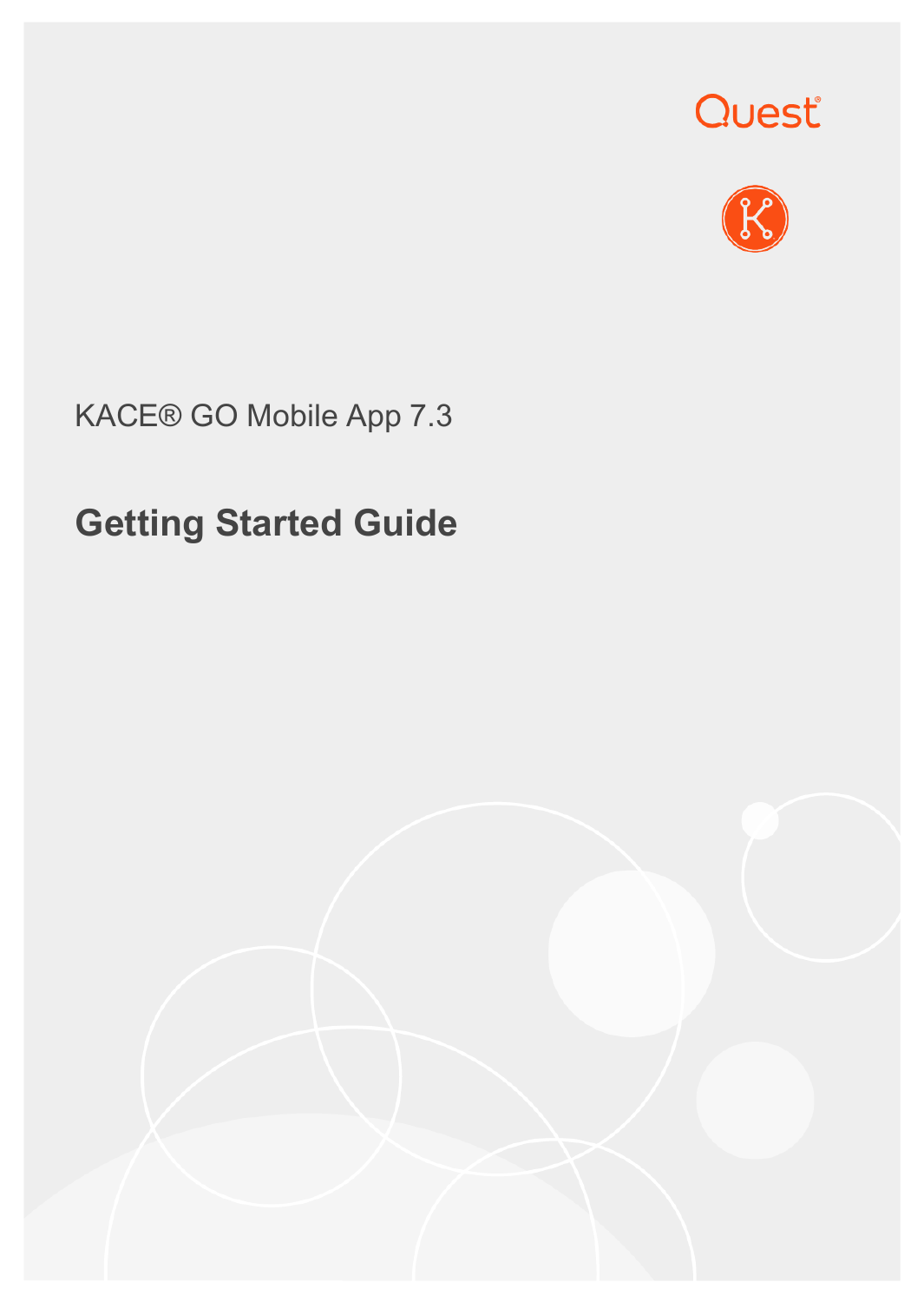# **Table of Contents**

|      | Which features are included in this version of the KACE GO Mobile App? 3             |  |
|------|--------------------------------------------------------------------------------------|--|
|      |                                                                                      |  |
|      |                                                                                      |  |
|      |                                                                                      |  |
|      |                                                                                      |  |
|      |                                                                                      |  |
|      |                                                                                      |  |
|      |                                                                                      |  |
|      |                                                                                      |  |
|      |                                                                                      |  |
|      |                                                                                      |  |
|      |                                                                                      |  |
|      | Can I use the ticket URL in Service Desk emails to view them directly in the KACE GO |  |
| app? |                                                                                      |  |
|      |                                                                                      |  |
|      |                                                                                      |  |
|      |                                                                                      |  |
|      |                                                                                      |  |
|      |                                                                                      |  |
|      |                                                                                      |  |
|      | I get a message that the KACE SMA certificate received is invalid. What does this    |  |
|      |                                                                                      |  |
|      |                                                                                      |  |
|      |                                                                                      |  |
|      |                                                                                      |  |
|      | I have a problem that I cannot solve with the information presented here 10          |  |
|      |                                                                                      |  |
|      |                                                                                      |  |
|      |                                                                                      |  |
|      |                                                                                      |  |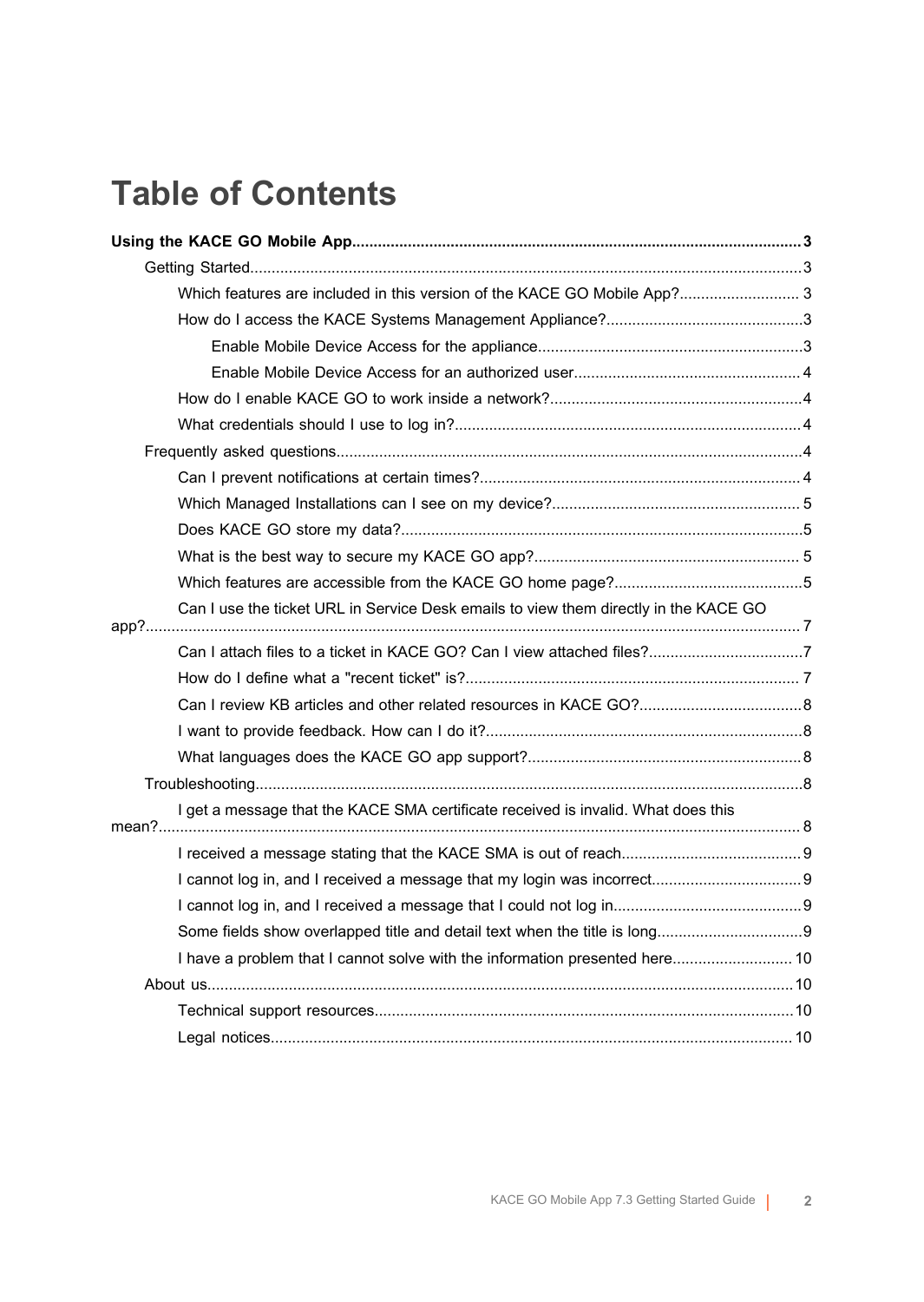# **Using the KACE GO Mobile App**

# <span id="page-2-1"></span><span id="page-2-0"></span>**Getting Started**

# <span id="page-2-2"></span>**Which features are included in this version of the KACE GO Mobile App?**

Of the components of the KACE Systems Management Appliance (SMA), KACE GO focuses on inventory, managed installations, server monitoring alerts, and the Service Desk. The KACE GO Mobile App feature set enhances interoperability across these components.

KACE GO is supported on iOS and Android smart phones and tablets. On tablets, the app supports multi-window display, allowing you to place it next to another app. For example, you can have both KACE GO and an email client app on the same screen, and copy and paste text between the two apps. Depending on how much space you give KACE GO, it can switch between a tablet-like appearance (with a primary/detail view), and a more phone-like experience.

For a complete list of features added to this version of the KACE GO, see the KACE GO *Release Notes*.

# <span id="page-2-3"></span>**How do I access the KACE Systems Management Appliance?**

This is a two-stage process. First you enable mobile device access on the appliance, then you enable mobile device access for KACE Systems Management Appliance (SMA) users.

#### <span id="page-2-4"></span>**Enable Mobile Device Access for the appliance**

- 1. In the KACE SMA Administrator Console, on the left navigation bar, click **Settings**, and on the *Control Panel*, click **General Settings**.
- 2. Select the **Enable mobile device access** check box.
- 3. Click **Save** at the bottom of the page (if the Organization component is enabled on the appliance), or click **Set Options** (if the Organization component is not enabled on the appliance.

**When Mobile Device Access is successfully enabled, a** *Get Mobile App* **link appears, allowing you to quickly scan and download the KACE GO app from the Apple® App Store® or Google® Play™ store.**



**NOTE:** These QR codes are also available for the technicians on the slide-out *Help* panel in the KACE SMA Administration Console.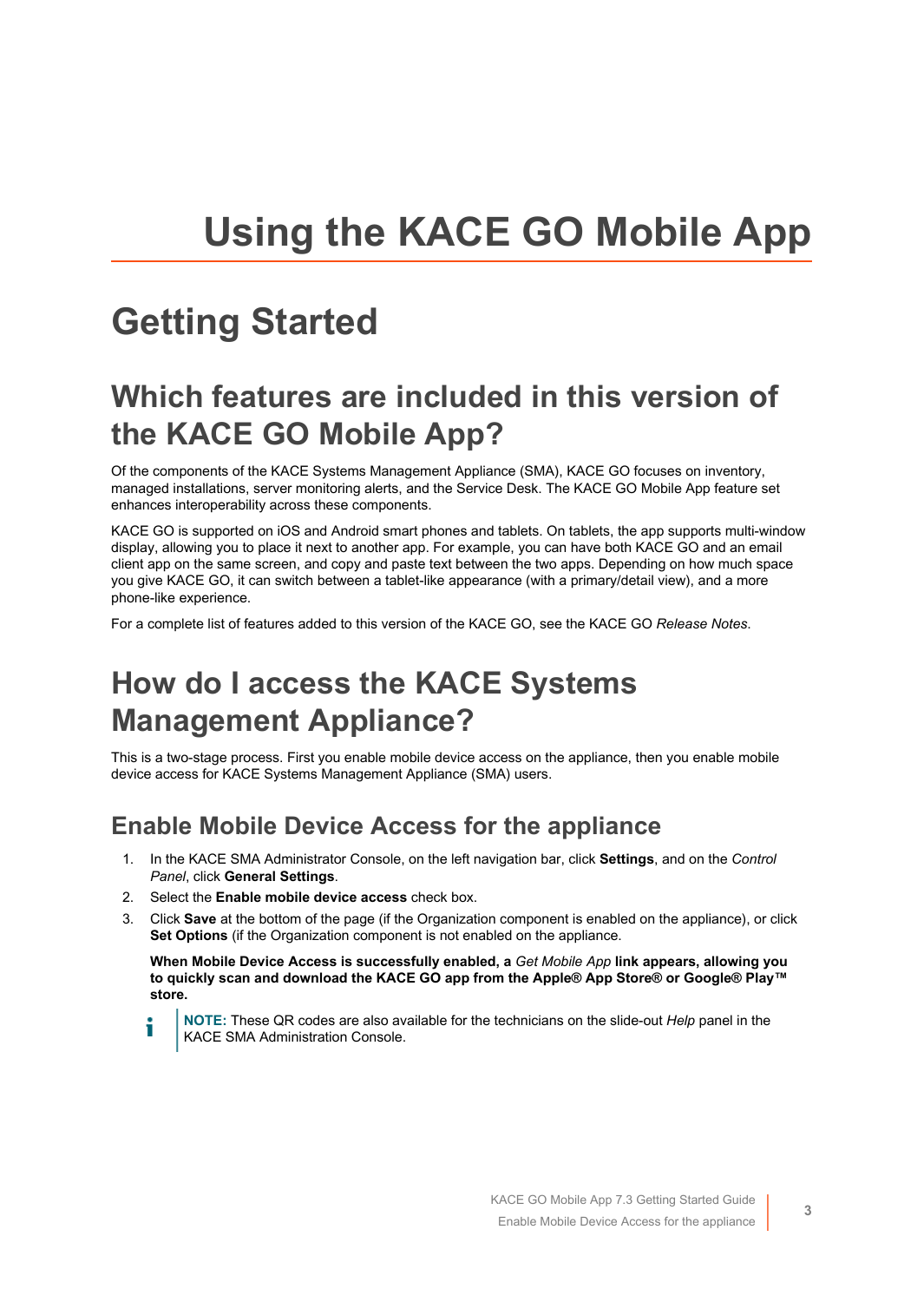### <span id="page-3-0"></span>**Enable Mobile Device Access for an authorized user**

- 1. In the KACE SMA Administrator Console, click **Settings**, and on the *Control Panel*, click **Users**, and then click the name of an existing user to display the *User Detail* page for that user.
- 2. Select the **Mobile Device Access** check box.
- 3. Click **Save**. For more information, see "Configuring Mobile Device Access" in the KACE SMA *Administrator Guide*.

# <span id="page-3-1"></span>**How do I enable KACE GO to work inside a network?**

Add notify. kace.com to the list of whitelisted URLs if you want to use the KACE GO Mobile App inside a Wi-Fi® network.

### <span id="page-3-2"></span>**What credentials should I use to log in?**

You use the same KACE SMA authorized administrator or user credentials you would use to log in to the appliance.

Two-Factor Authentication (2FA) is supported for both administrators and end users, allowing stronger security for users logging into the KACE GO app. You can enable and configure 2FA for a specific user in the KACE SMA Administrator Console, but not in KACE GO.

KACE GO allows you to specify the 2FA token during login and enables access to the KACE SMA only when a valid 2FA token is provided.

You can also configure KACE GO to authenticate users using a third-party authentication tool. This mechanism uses the Security Assertion Markup Language (SAML) XML-based protocol that involves transferring security tokens between identity and service providers. When SAML is enabled and configured on the appliance, you can log in using this single sign-on method. When SAML is enabled on at least one organization, the **Local Login** option appears on the login screen. If you turn local login off, the app displays a browser window to let you log in through SAML. It is recommended that the user logs in to the appliance's Administrator Console, and to have an Administrator enable the **Mobile Device Access** option for the account.

For more information these features, see the appliance *Administrator Guide*.

# <span id="page-3-3"></span>**Frequently asked questions**

# <span id="page-3-4"></span>**Can I prevent notifications at certain times?**

Yes. You can confine push notifications to particular times of day, and to particular days of the week.

By default, the setting for this feature is *Off*, which means that no schedule is in place and your device will receive all notifications. The feature can be turned on in the *Settings* window, and you can select the start and stop times for getting push notifications.

**NOTE:** If you travel to a different time zone, you must log out and log back in to a KACE SMA from the i new time zone in order for the system to recognize the change. Otherwise the push server might send a notification at an unwanted time.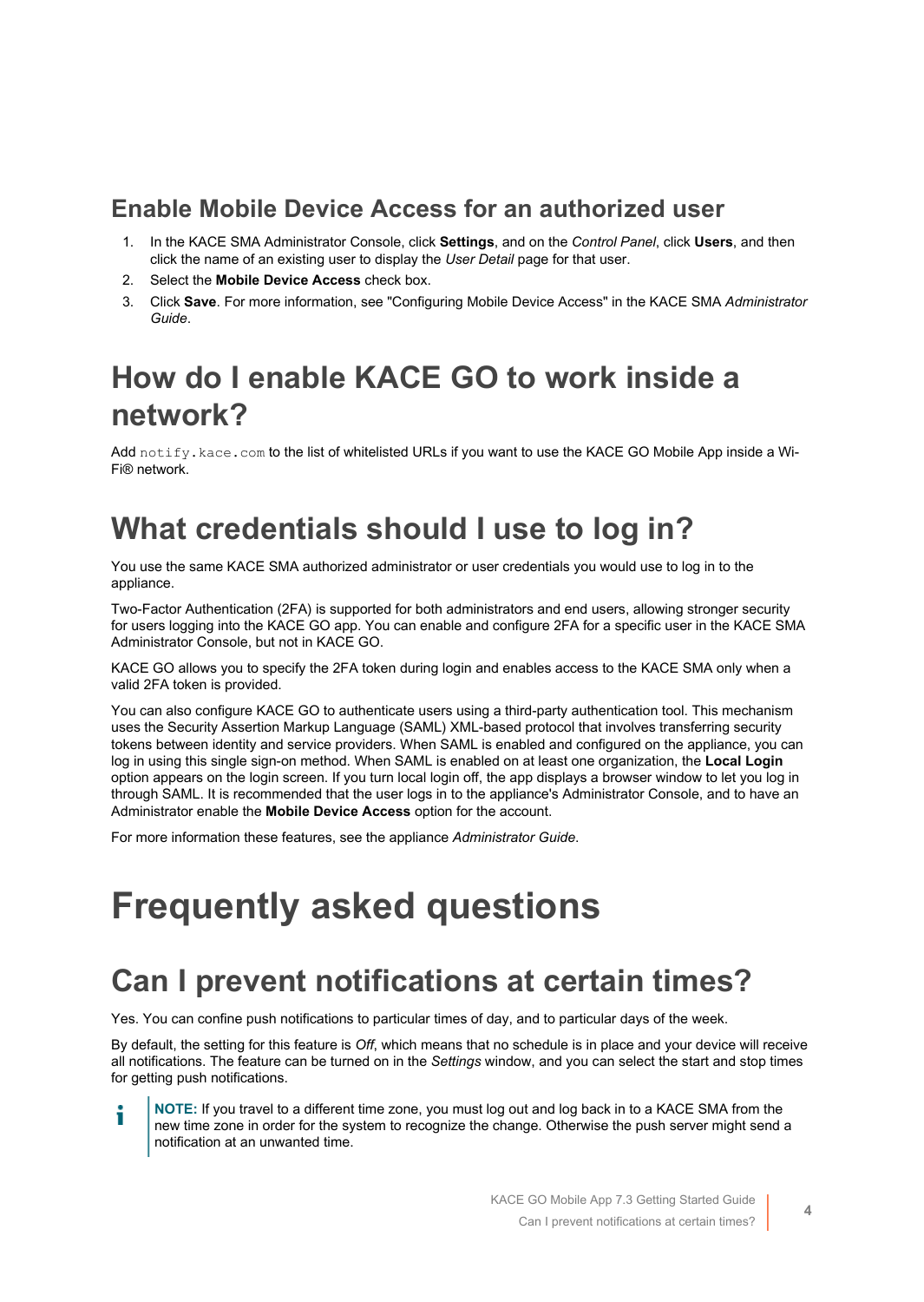# <span id="page-4-0"></span>**Which Managed Installations can I see on my device?**

Only active Managed Installations (enabled = Yes) appear in KACE GO.

# <span id="page-4-1"></span>**Does KACE GO store my data?**

The KACE GO Mobile App encrypts and stores user name, password, org preference as well as the domain name of the KACE SMA if you have set *Save Password* to **ON** on the login page. Otherwise, the KACE GO app does not store any user data.

i

**NOTE:** KACE GO does not back up your user credentials, to prevent malicious attempts from decrypting login credentials from a backup.

# <span id="page-4-2"></span>**What is the best way to secure my KACE GO app?**

Quest recommends configuring the KACE SMA server with SSL, and enabling a passcode in the app settings.

KACE GO first attempts to log in through HTTPS. If SSL is not available for the server, the application logs in through HTTP. When a server has both port 80 and port 443 enabled, KACE GO always logs in through HTTPS (port 443).

Three failed attempts result in the erasure of any saved credentials. Authentication is mandatory when the app is put in the background.

# <span id="page-4-3"></span>**Which features are accessible from the KACE GO home page?**

The KACE GO home page for a provides access to the features available in the app for that user. The set of feature is different for an end user and an administrator.

- An end-user's home page provides access to the following features:
	- **Service Desk**: Links to the Service Desk home page in the KACE GO app. The Service Desk allows you to submit and manage ticket requests. You can, for example, review the tickets associated with your user account. When you are viewing all tickets, you can search for a specific ticket given the location of the associated asset.

Users who own one or more queues can also perform the following ticket-related actions in those queues:

- View tickets in the queue that were submitted by other users.
- View and edit *Owners only comments* in tickets.
- View *Owners only hidden from users* fields in tickets
- Edit *Owners only visible to users* and *Owners only hidden from users* fields in tickets.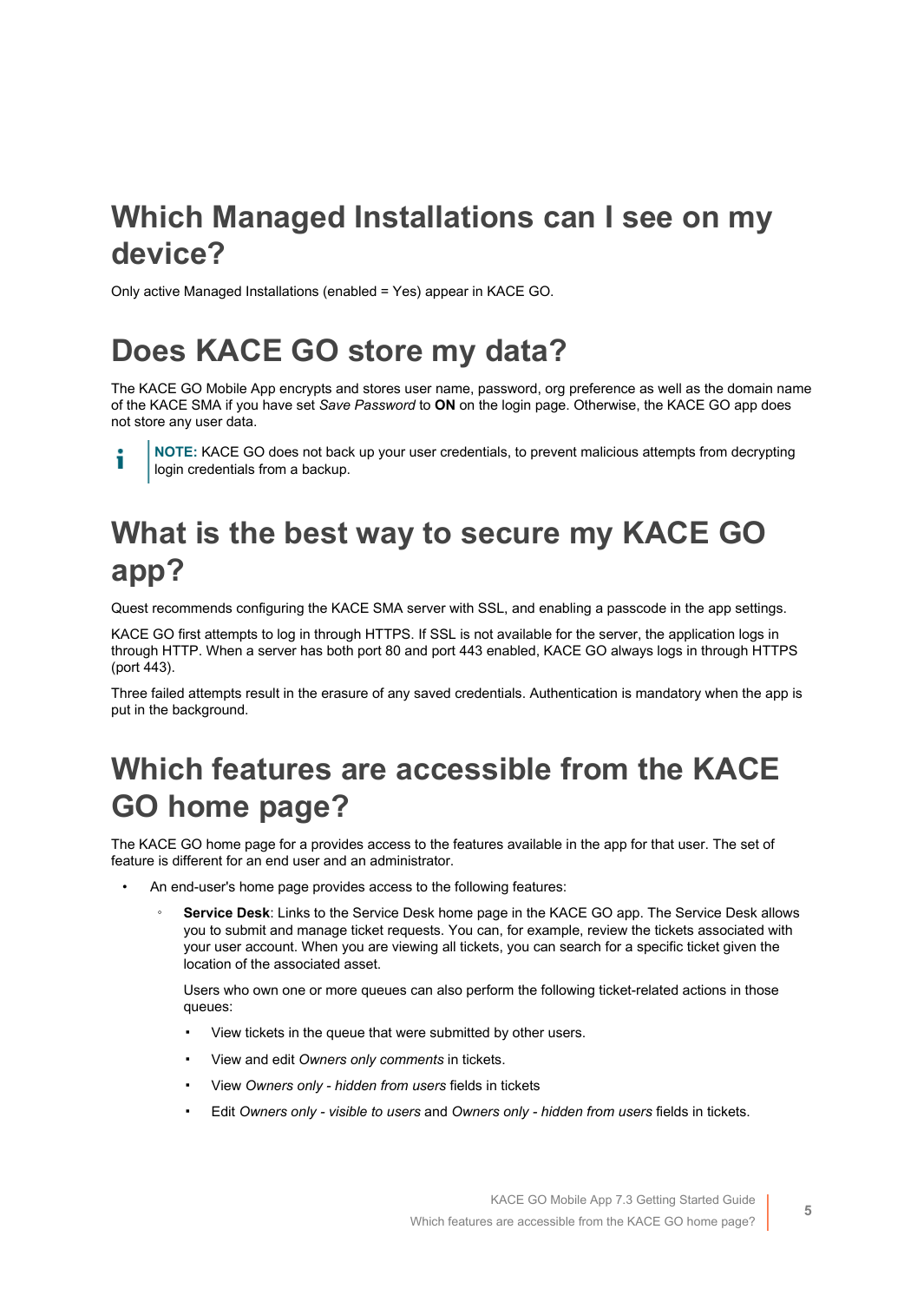Queue owners cannot assign a device or an asset to a ticket in the Service Desk section of the enduser's home page. This can only be done through the administrator's home page.

- **Create Ticket:** Allows you to create a Service Desk ticket using the mobile app.
- **Settings: KACE GO mobile app settings on your device, such as password and push notification** configuration, and other settings.
- **Knowledge Base**: Lists the Knowledge Base (KB) articles, as seen on the the KACE SMA User Console *Home* page. See [Can I review KB articles and other related resources in KACE GO?](#page-7-0) for more information.
- **Popular Articles:** Lists the top five articles, as seen on the the KACE SMA User Console *Home* page. See [Can I review KB articles and other related resources in KACE GO?](#page-7-0) for more information.
- **Help**: Links to some basic self-help resources, such as *About*, *Report a Problem*, and *Terms and Conditions*.
- The administrator's home page provides access to the following features:
	- **Service Desk**: Links to the Service Desk home page in the KACE GO app. The Service Desk allows you to submit and manage ticket requests. You can, for example, review the tickets associated with your user account. When you are viewing all tickets, you can search for a specific ticket given the location of the associated asset, device, or the ticket submitter.

On the ticket list page, you can search for tickets by the ticket number, title, owner, or submitter, as needed.

You can sort the ticket list by the date when they are modified, created, or due. If the Service Desk Home screen is associated with a specific queue, you can also sort by a custom field. Ticket details appear when you select the ticket. Ticket text fields come with a text editor that allows you to format the content of these fields and improve readability. The editor includes a full range of text editing options for formatting your content, such as buttons for bold and italic text, lists, or text alignment. Ticket approvers have an option to approve or reject tickets from the app, as applicable. If the queue associated with the ticket includes any sub-categories (such as Hardware::Computer), they appear in a hierarchical list. To drill down to a sub-category, select its parent category, select the sub-category, and so on. Ticket approvers have the ability to approve or reject tickets. When you select an inventory device or a device asset on the ticket page, a list of all devices that are visible to the ticket submitter appears. You also have an option to filter that list and display only the devices that are assigned to the submitter.

- **Install:** Allows you to quickly deploy Managed Installations (MIs) to selected devices. Each MI describes a specific application title and version to be installed or removed, including installation commands, installation files, and target devices.
- **Assets**: Provides access to the managed assets. From here, you can view a list of all assets, review the details of a specific asset, add an asset, or scan a barcode to identify an asset. When you are viewing all assets, you can sort them by the asset name, ID, type, assigned user, or location, in either ascending or descending order, or search for assets by providing their name or location. You can also select an asset and create a ticket for that asset (using the action button in the top-right corner). When you are reviewing the details of a specific asset, you see the same type of asset information as on the *Asset Detail* page in the KACE SMA Administrator Console, including its name, location, barcode, any related assets (if applicable), and other details.

You also have an option to archive device assets, as needed. An asset that is pending archival can be restored by cancelling the archive action. The details of an archived device are available in read-only mode.

Bulk asset operations are also available to helps you quickly manage multiple assets, instead of one by one. You can perform bulk operations when creating, editing, and archiving assets.

◦ **Create Ticket**: Allows you to create a Service Desk ticket. You can create a ticket based on a queue, or use a ticket template. A ticket template specifies a set of fields that appear on the *Ticket*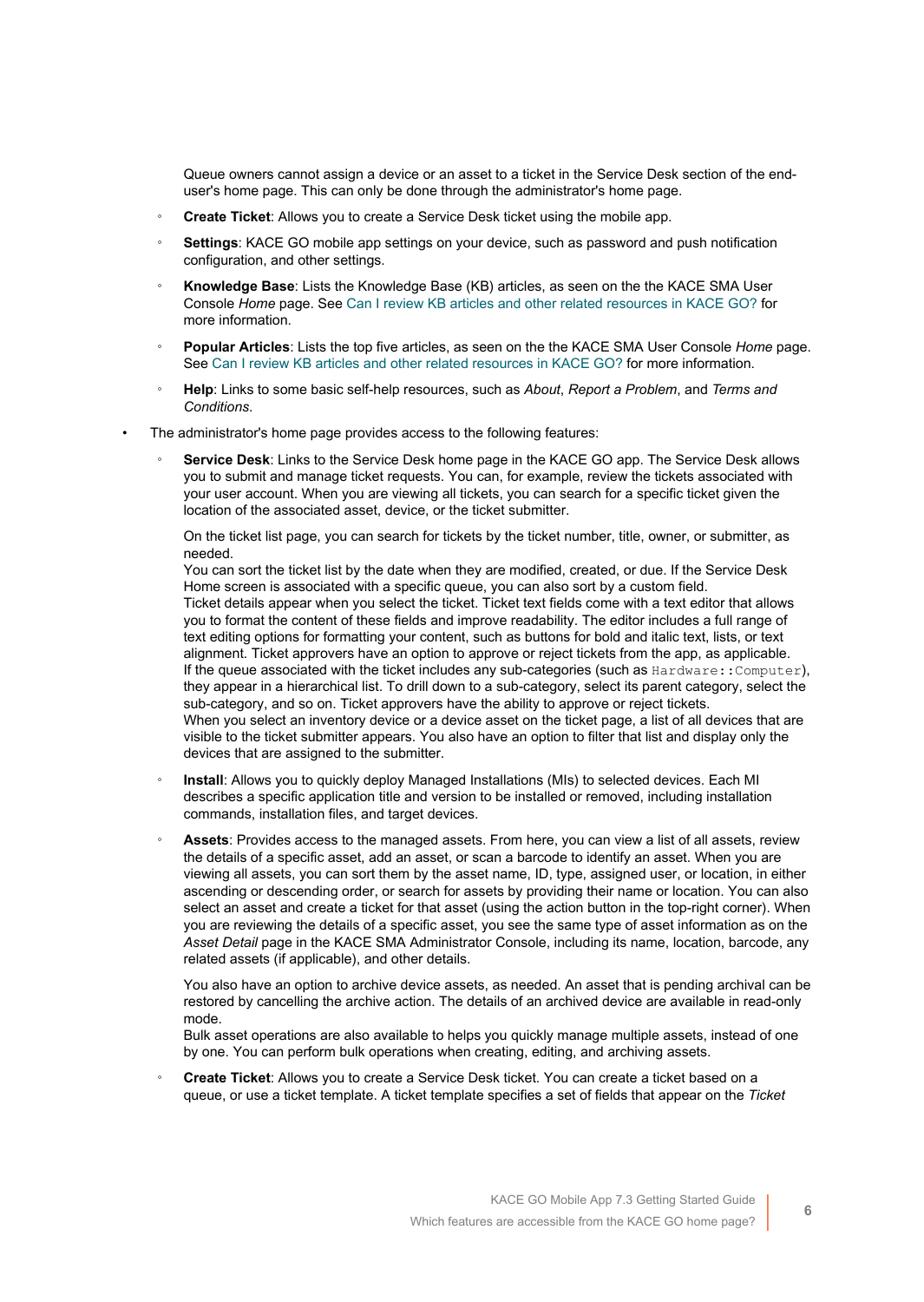*Detail* page. Each queue can have one or more ticket templates. For more information about ticket templates, see the KACE SMA *Administrator Guide*.

- **Inventory:** Provides access to the managed devices in your KACE SMA inventory. You can, for example, select a device, and create a ticket for that device (using the action button in the top-right corner).
- **Monitoring Alerts**: Use this feature when you want to review the monitoring alerts generated by the appliance. For example, you may see an alert when changes are made to a device configuration, such as adding a disk, a partition change, and so on.
- **Scripts**: Allows administrators to deploy existing scripts to a target device.
- **Scan Barcode**: Use this command when you want to scan a barcode and to associate it with an asset. You can turn on the flashlight on your device while scanning by tapping the icon in the bottomright corner of the screen. The device vibrates when the barcode is detected and scanned.
- **Live Chat: Allows you to start a chat with Quest Support.**

# <span id="page-6-0"></span>**Can I use the ticket URL in Service Desk emails to view them directly in the KACE GO app?**

When you create a Service Desk ticket by email, you will receive an email confirmation indicating that your ticket has been logged. The email will contain links to the Service Desk ticket in the KACE Systems Management Appliance (SMA) Administrator Console, along with a link to the ticket in the KACE GO app.

**NOTE:** You must add the \$mobile ticket url email token to the required email notification templates i in order for this link to appear.

If you are using your mobile device which has the KACE GO mobile app installed, you can use the latter to quickly navigate to the ticket page in the KACE GO app. Your mobile device will launch the KACE GO app with the ticket page displayed. In case you do not have KACE GO installed, the link takes you to the KACE GO app page in the app store for your mobile device OS (Apple® App Store® or Google® Play™ store).

### <span id="page-6-1"></span>**Can I attach files to a ticket in KACE GO? Can I view attached files?**

You can open and view attachments in any format as long as you have the necessary applications on the device to view the format. You can attach up to five photos taken with your mobile device camera using the app, and remove them, if needed.

However, you cannot attach files using the app. That must be done on the KACE SMA.

For versions lower than 2.1, you can view .jpg, .jpeg, .png, and .gif files from the app. Other file types, such as text files and ZIP files, cannot be viewed from the app.

### <span id="page-6-2"></span>**How do I define what a "recent ticket" is?**

In the *Settings* window, you can set *Hours As Recent* to a number of hours between 1 and 72.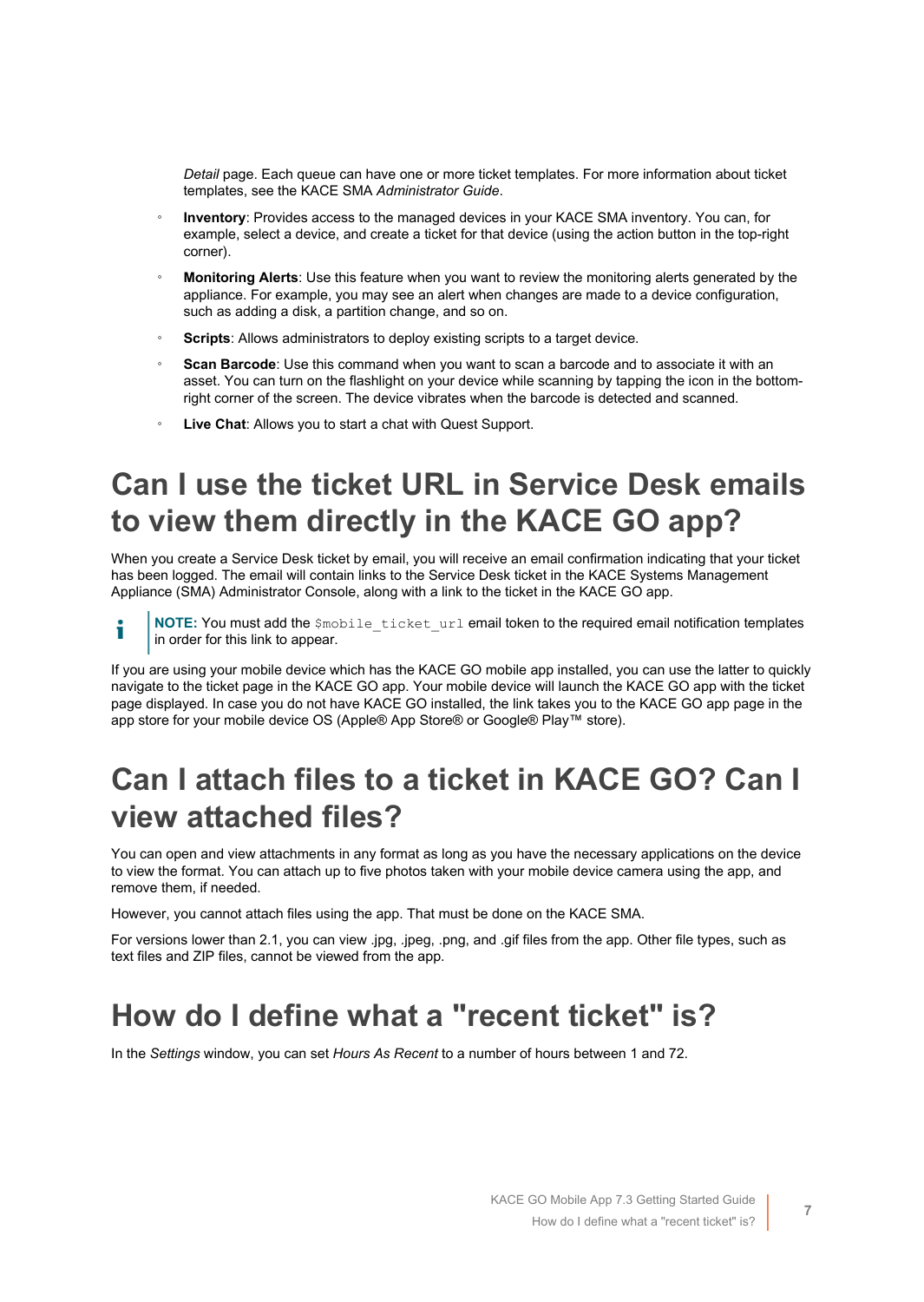# <span id="page-7-0"></span>**Can I review KB articles and other related resources in KACE GO?**

Yes, KACE GO provides access to the latest Knowledge Base and popular articles, also accessible from the KACE SMA User Console *Home* page.

- To access these resources in KACE GO, on the home KACE GO page, tap **Knowledge Base** or **Popular Articles**, as required. A list of related articles appears.
- To read an article, in the list that appears, simply tap the article title. The article contents appear in rich HTML, to improve your reading experience.

When you access an article using KACE GO, the article view counts are updated on the appliance, as if you were accessing the same article through the KACE SMA User Console.

# <span id="page-7-1"></span>**I want to provide feedback. How can I do it?**

Access the *Help* window from the action menu, and click **Report a Problem**. You must be logged in to the app to be able to do this.

To report a problem, visit our Support portal and create a service request at [https://support.quest.com/create](https://support.quest.com/create-service-request)[service-request.](https://support.quest.com/create-service-request)

If you want to provide feedback or suggest an enhancement, visit our customer feedback portal at [https://](https://kace.uservoice.com) [kace.uservoice.com.](https://kace.uservoice.com)

# <span id="page-7-2"></span>**What languages does the KACE GO app support?**

KACE GO is English-only.

# <span id="page-7-3"></span>**Troubleshooting**

# <span id="page-7-4"></span>**I get a message that the KACE SMA certificate received is invalid. What does this mean?**

There are a number of reasons that the SSL certificate for the KACE SMA might prompt this message, including:

- an expired certificate
- a certificate that has been updated on the KACE SMA
- a compromised network
- an unfamiliar KACE SMA
- others, depending on whether the KACE SMA is configured with a self-signed certificate, or one from a certificate authority.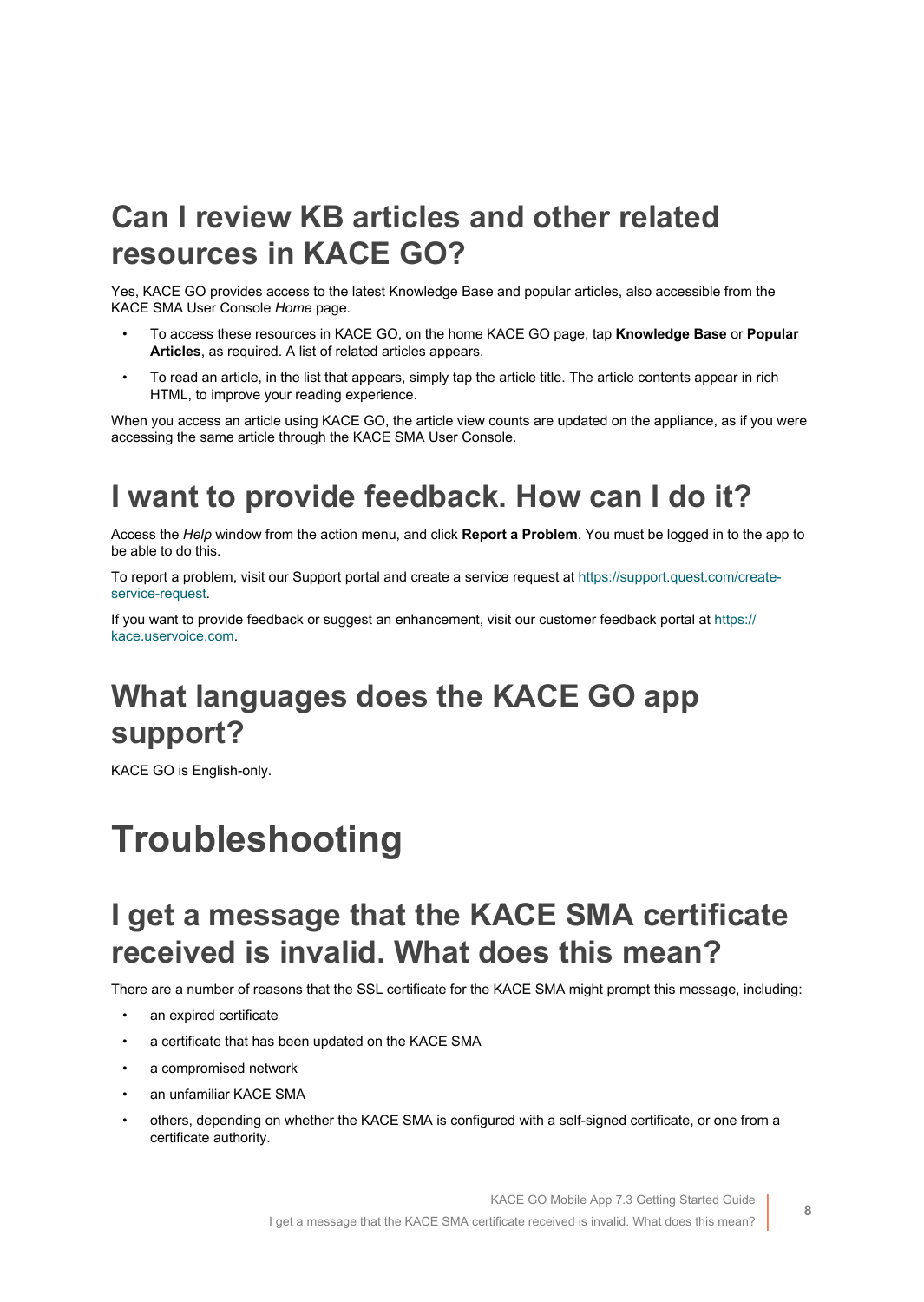Compare the SSL certificate against the original. If there is a discrepancy that cannot be explained by a benign reason (for instance, expiration, update), do not log in. Contact your KACE SMA administrator for options.

# <span id="page-8-0"></span>**I received a message stating that the KACE SMA is out of reach.**

Check to see if SSL is enabled and that you are connected through VPN.

# <span id="page-8-1"></span>**I cannot log in, and I received a message that my login was incorrect.**

There are a number of conditions that might lead to you not being able to log in. Check the following to see if one might be the cause:

- Mobile device access is not enabled properly from the KACE SMA.
- Your user role is not enabled in the KACE SMA for mobile access.
- Network is not connected properly. For example, VPN is not turned on.
- Incorrect server IP address.
- Incorrect user name or password.
- Incorrect SSL.
- Incorrect organization setting.

# <span id="page-8-2"></span>**I cannot log in, and I received a message that I could not log in.**

Only administrator and user accounts with appropriate permissions set from the KACE SMA can log in to KACE GO. You can receive this message if your account does not have that permission.

For those using version 1.x , only administrator accounts could have the permission set. KACE SMA account holders whose role is *User* or *Login not allowed* cannot use KACE GO to gain access to a KACE SMA, even if their accounts are enabled for Mobile Device Access on the KACE SMA.

# <span id="page-8-3"></span>**Some fields show overlapped title and detail text when the title is long.**

Try landscape mode.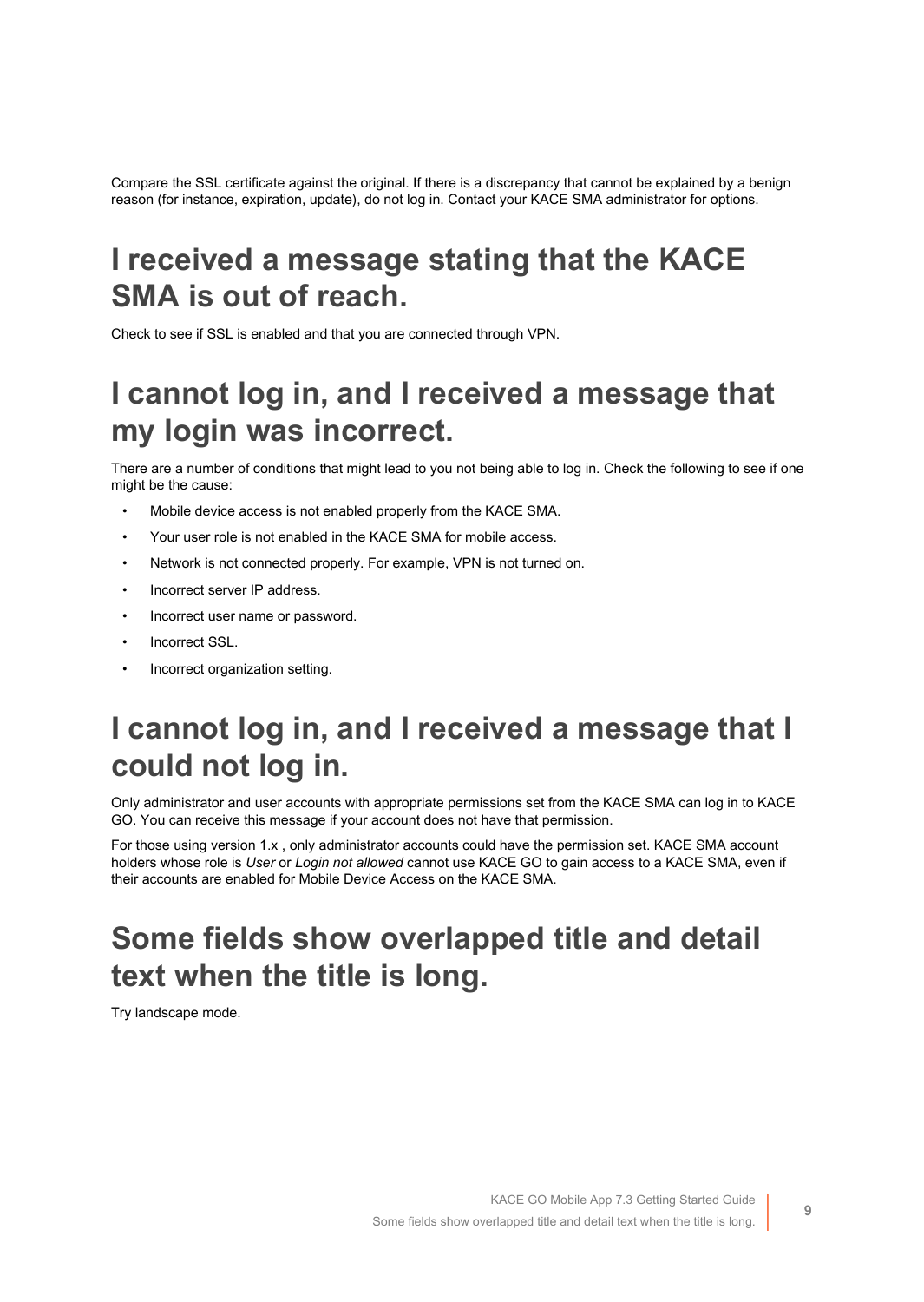# <span id="page-9-0"></span>**I have a problem that I cannot solve with the information presented here.**

Return to the previous menu and select **Report a Problem** from the list. You must be logged in to the app to be able to do this.

# <span id="page-9-1"></span>**About us**

Quest creates software solutions that make the benefits of new technology real in an increasingly complex IT landscape. From database and systems management, to Active Directory and Office 365 management, and cyber security resilience, Quest helps customers solve their next IT challenge now. Around the globe, more than 130,000 companies and 95% of the Fortune 500 count on Quest to deliver proactive management and monitoring for the next enterprise initiative, find the next solution for complex Microsoft challenges and stay ahead of the next threat. Quest Software. Where next meets now. For more information, visit [www.quest.com.](https://www.quest.com/company/contact-us.aspx)

# <span id="page-9-2"></span>**Technical support resources**

Technical support is available to Quest customers with a valid maintenance contract and customers who have trial versions. You can access the Quest Support Portal at [https://support.quest.com.](https://support.quest.com/)

The Support Portal provides self-help tools you can use to solve problems quickly and independently, 24 hours a day, 365 days a year. The Support Portal enables you to:

- Submit and manage a Service Request
- View Knowledge Base articles
- Sign up for product notifications
- Download software and technical documentation
- View how-to-videos
- Engage in community discussions
- Chat with support engineers online
- View services to assist you with your product.

# <span id="page-9-3"></span>**Legal notices**

**© 2022 Quest Software Inc. ALL RIGHTS RESERVED.**

This guide contains proprietary information protected by copyright. The software described in this guide is furnished under a software license or nondisclosure agreement. This software may be used or copied only in accordance with the terms of the applicable agreement. No part of this guide may be reproduced or transmitted in any form or by any means, electronic or mechanical, including photocopying and recording for any purpose other than the purchaser's personal use without the written permission of Quest Software Inc.

The information in this document is provided in connection with Quest Software products. No license, express or implied, by estoppel or otherwise, to any intellectual property right is granted by this document or in connection with the sale of Quest Software products. EXCEPT AS SET FORTH IN THE TERMS AND CONDITIONS AS SPECIFIED IN THE LICENSE AGREEMENT FOR THIS PRODUCT, QUEST SOFTWARE ASSUMES NO LIABILITY WHATSOEVER AND DISCLAIMS ANY EXPRESS, IMPLIED OR STATUTORY WARRANTY